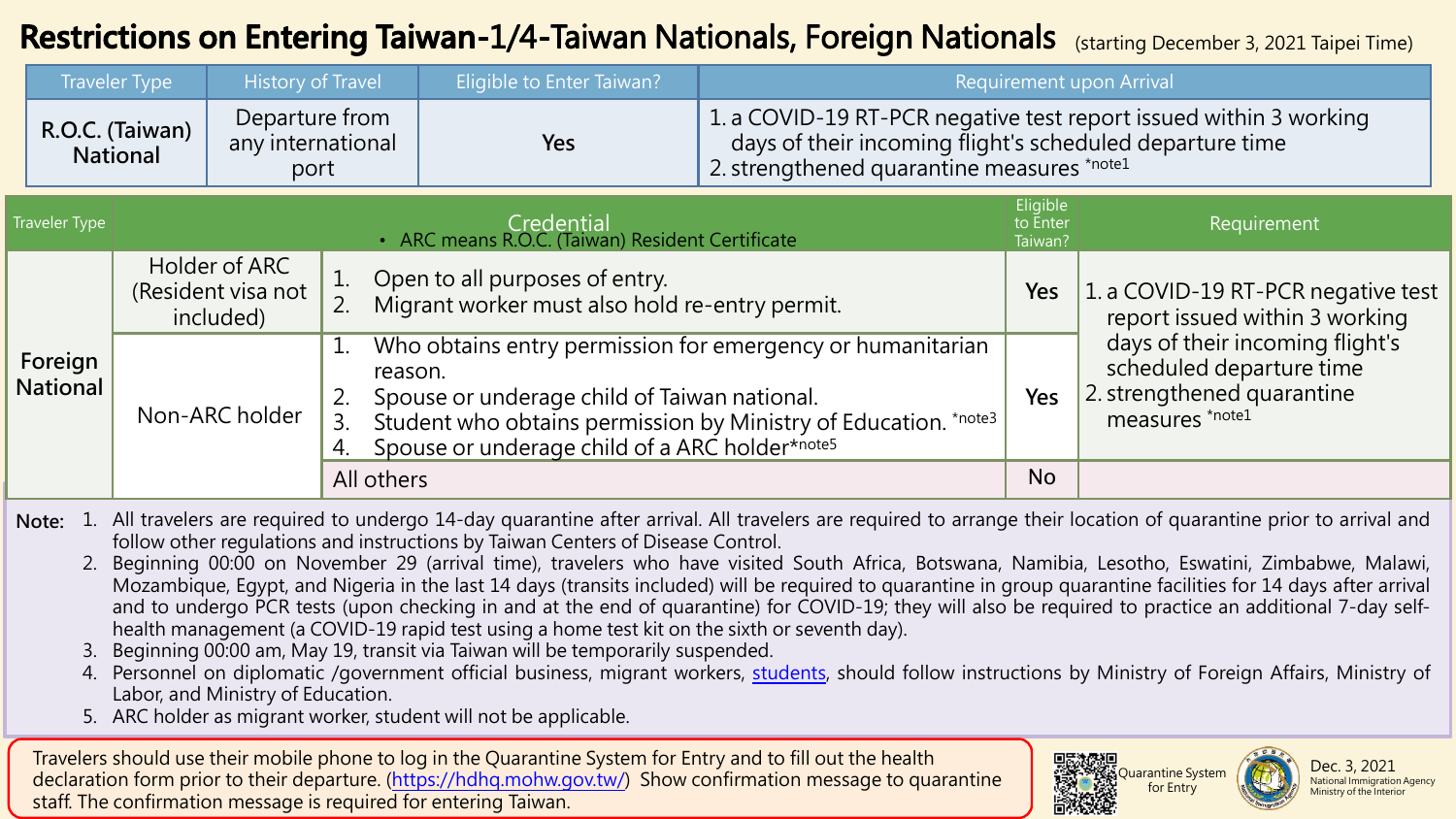## **Restrictions on Entering Taiwan-2/4-Hong Kong/ Macao Resident**

• ARC means R.O.C. (Taiwan) Resident Certificate

(starting December 3, 2021 Taipei Time)

| <b>Traveler</b><br><b>Type</b>            | Credential              |                                                                                                                                                                                                                                                                           |            | Requirement                                                                                                                                                                    |
|-------------------------------------------|-------------------------|---------------------------------------------------------------------------------------------------------------------------------------------------------------------------------------------------------------------------------------------------------------------------|------------|--------------------------------------------------------------------------------------------------------------------------------------------------------------------------------|
|                                           | Holder of<br><b>ARC</b> | Open to all purposes of entry.                                                                                                                                                                                                                                            | <b>Yes</b> |                                                                                                                                                                                |
| Hong<br>Kong/<br>Macao<br><b>Resident</b> | Holder of<br>to R.O.C.  | 1. Who obtains entry permission for emergency<br>or humanitarian reason.<br>2. Spouse or underage child of Taiwan national.<br>Entry Permit 3. Student who obtains permission by Ministry<br>of Education. *note3<br>4. Spouse or underage child of a ARC<br>holder*note5 |            | 1. a COVID-19 RT-PCR negative test report issued<br>within 3 working days of their incoming flight's<br>scheduled departure time<br>2. strengthened quarantine measures *note1 |

Note: 1. All travelers are required to undergo 14-day quarantine after arrival. All travelers are required to arrange their location of quarantine prior to arrival and follow other regulations and instructions by Taiwan Centers of Disease Control.

- 2. Beginning 00:00 on November 29 (arrival time), travelers who have visited South Africa, Botswana, Namibia, Lesotho, Eswatini, Zimbabwe, Malawi, Mozambique, Egypt, and Nigeria in the last 14 days (transits included) will be required to quarantine in group quarantine facilities for 14 days after arrival and to undergo PCR tests (upon checking in and at the end of quarantine) for COVID-19; they will also be required to practice an additional 7-day self-health management (a COVID-19 rapid test using a home test kit on the sixth or seventh day).
- 3. Beginning 00:00 am, May 19, transit via Taiwan will be temporarily suspended.
- 4. [Students](#page-3-0) should follow instructions by Ministry of Education.
- 5. ARC holder as migrant worker, student will not be applicable.

Travelers should use their mobile phone to log in the Quarantine System for Entry and to fill out the health declaration form prior to their departure. [\(https://hdhq.mohw.gov.tw/\)](https://hdhq.mohw.gov.tw/) Show confirmation message to quarantine staff. The confirmation message is required for entering Taiwan.





for Entry

Dec. 3, 2021 National Immigration Agency Ministry of the Interior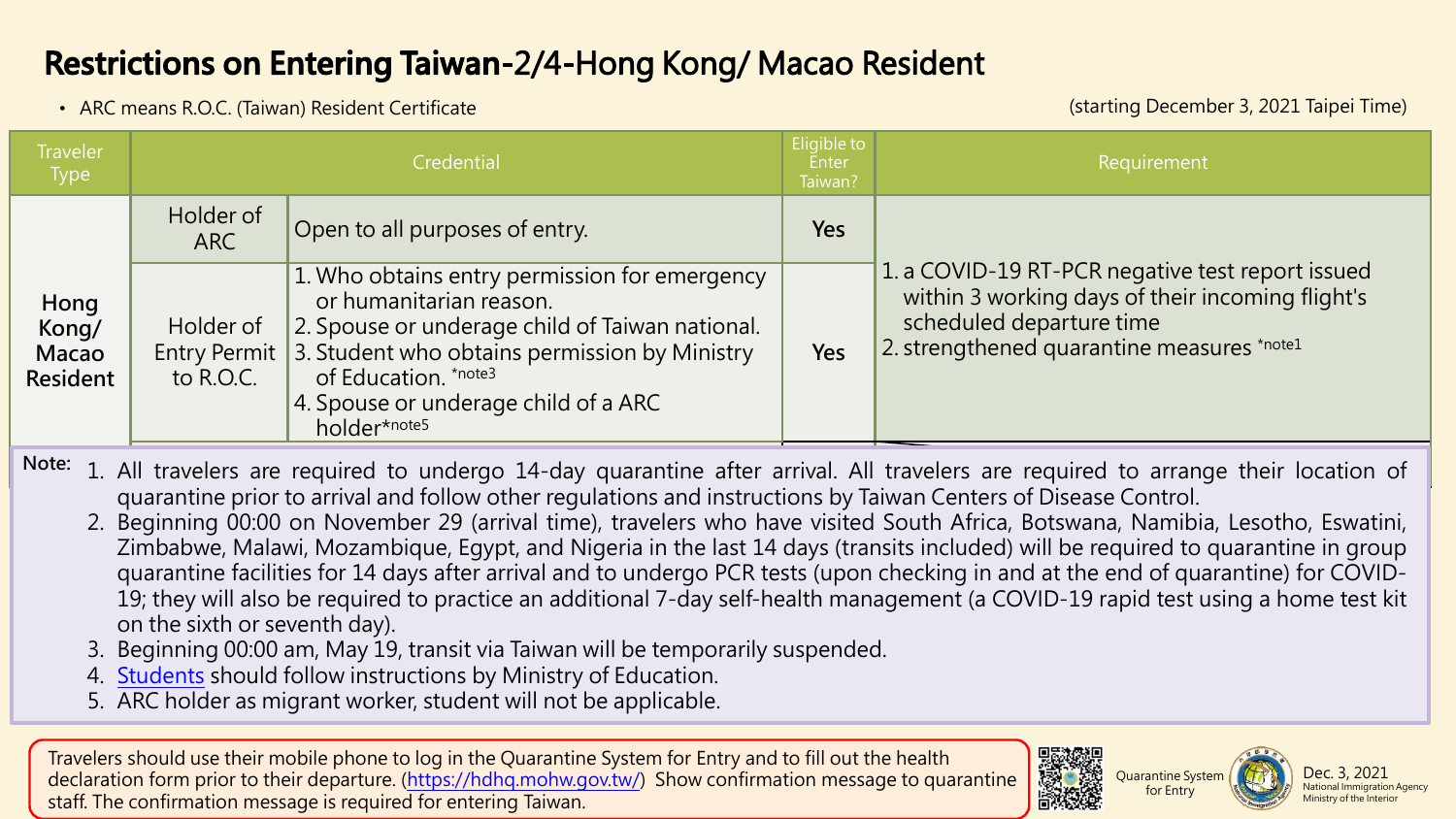# **Restrictions on Entering Taiwan-3/4-Mainland Chinese**

• ARC means R.O.C. (Taiwan) Resident Certificate (starting December 3, 2021 Taipei Time)

| <b>Traveler</b><br><b>Type</b> | Credential             |                                                                                                                                                                                                                                                                           | Eligible to<br><b>Enter</b><br>Taiwan? | Requirement                                                                                                                                                                    |
|--------------------------------|------------------------|---------------------------------------------------------------------------------------------------------------------------------------------------------------------------------------------------------------------------------------------------------------------------|----------------------------------------|--------------------------------------------------------------------------------------------------------------------------------------------------------------------------------|
|                                | Holder of<br>ARC       | Open to all purposes of entry.                                                                                                                                                                                                                                            | Yes                                    |                                                                                                                                                                                |
| Mainland<br>Chinese            | Holder of<br>to R.O.C. | 1. Who obtains entry permission for emergency<br>or humanitarian reason.<br>2. Spouse or underage child of Taiwan national.<br>Entry Permit 3. Student who obtains permission by Ministry<br>of Education. *note3<br>4. Spouse or underage child of a ARC<br>holder*note5 |                                        | 1. a COVID-19 RT-PCR negative test report issued<br>within 3 working days of their incoming flight's<br>scheduled departure time<br>2. strengthened quarantine measures *note1 |

Note: 1. All travelers are required to undergo 14-day quarantine after arrival. All travelers are required to arrange their location of quarantine prior to arrival and follow other regulations and instructions by Taiwan Centers of Disease Control.

- 2. Beginning 00:00 on November 29 (arrival time), travelers who have visited South Africa, Botswana, Namibia, Lesotho, Eswatini, Zimbabwe, Malawi, Mozambique, Egypt, and Nigeria in the last 14 days (transits included) will be required to quarantine in group quarantine facilities for 14 days after arrival and to undergo PCR tests (upon checking in and at the end of quarantine) for COVID-19; they will also be required to practice an additional 7-day self-health management (a COVID-19 rapid test using a home test kit on the sixth or seventh day).
- 3. Beginning 00:00 am, May 19, transit via Taiwan will be temporarily suspended.
- 4. Students should follow instructions by Ministry of Education.
- 5. ARC holder as migrant worker, student will not be applicable.

Travelers should use their mobile phone to log in the Quarantine System for Entry and to fill out the health declaration form prior to their departure. (<https://hdhq.mohw.gov.tw/>) Show confirmation message to quarantine staff. The confirmation message is required for entering Taiwan.

Quarantine System for Entry



Dec. 3, 2021 National Immigration Agency Ministry of the Interior